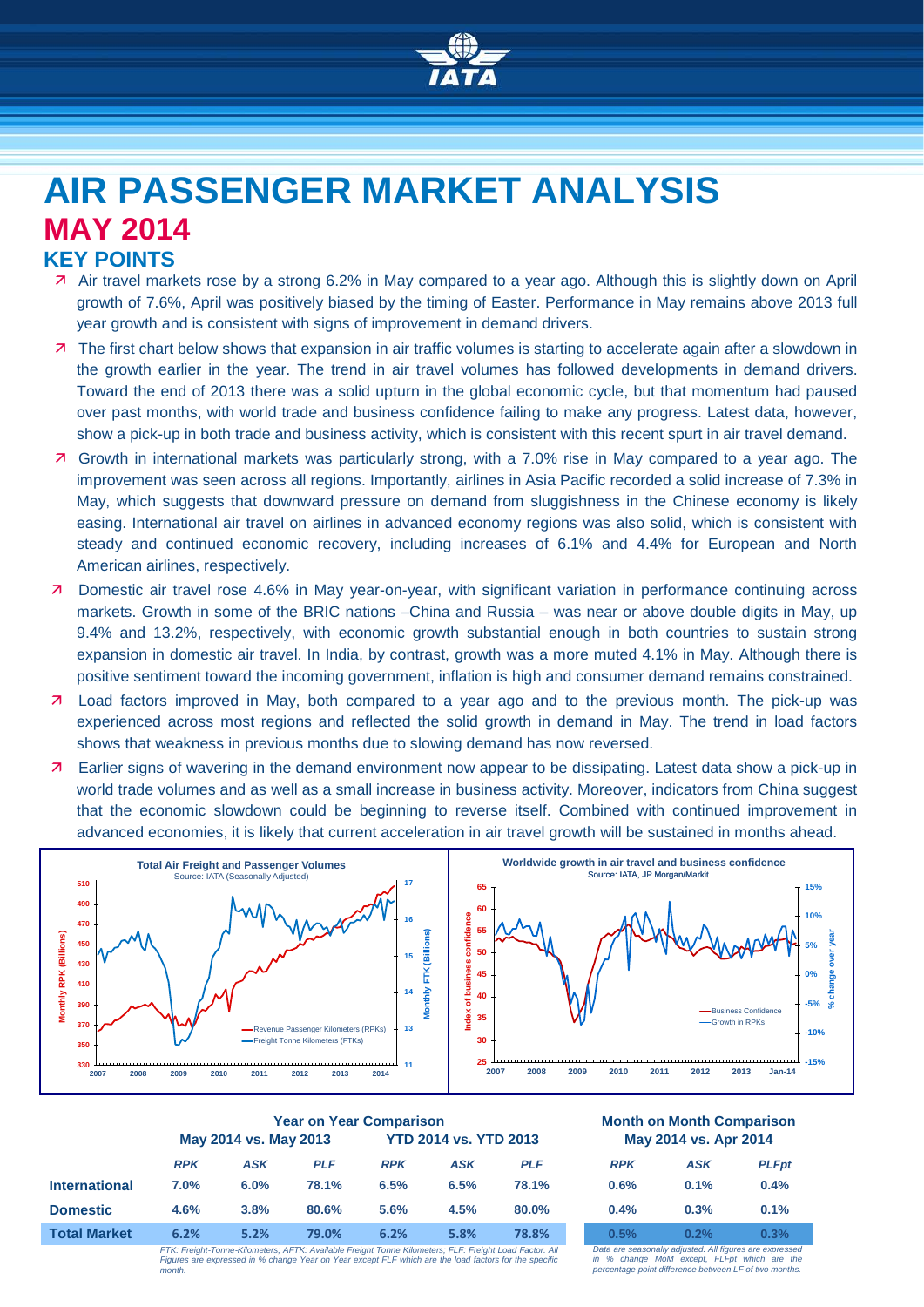# **PASSENGER MARKET**

#### **International Markets**



- 7 Growth in international markets was particularly strong, with a 7.0% rise in May compared to a year ago. There was also a solid 0.6% increase in May compared to April, confirming acceleration in the growth trend compared to the first quarter of 2014. The rise in air traffic volumes helped load factors increase as well, with seasonally adjusted levels now the highest they have been for the past 13 months.
- 7 The improvement in international RPKs was seen across all regions. Importantly, airlines in Asia Pacific recorded a solid increase of 7.3% in May, which suggests that downward pressure on demand from sluggishness in the Chinese economy is likely easing. According to JP Morgan/Markit, the measure of manufacturing activity rebounded in May, with activity being supported by a strong rise in export order growth. This bodes well for regional trade and related international air travel.
- 7 International air travel on airlines in advanced economy regions was also solid, which is consistent with steady and continued economic recovery, including increases of 6.1% and 4.4% for European and North American airlines, respectively. Economic activity in the Eurozone has been gaining momentum slowly, and recent data suggest that strong increases in industrial production should result in acceleration in Eurozone GDP in Q2. This should also provide an improved demand backdrop for air travel on regional carriers. In the US, recent data suggest that underlying growth trends in business activity are positive and downward pressure on employment is easing. According to JP Morgan/Markit, overall business conditions in the US are the strongest they have been since May 2010.
- Carriers in Latin America and Middle East recorded the strongest increases in international air travel in May, rising 9.1% and 13.2%, respectively. Airlines in the Middle East continue to benefit from the strength of regional economies and solid growth in business-related premium travel. The outlook for Latin American carriers remains broadly positive, with continued robust performance of economies like Colombia, Peru and Chile, and the upcoming demand to be generated by the FIFA World Cup in Brazil. On the downside, however, trade volumes have made no progress this year compared to the highs reached at the end of 2013, which means acceleration in business-related travel is unlikely in the near term. Fundament weakness in the Brazilian economy is also an area of concern, with benefits from the World Cup likely to be temporary.
- By contrast, airlines in Africa saw the slowest rates of growth among regions, with international RPKs up 1.9% in May, year-on-year. The weakness in international air travel for regional carriers over recent months could be in part reflecting adverse economic developments in some parts of the continent, with the slowdown of the major economy of South Africa. However, latest trade data show a slight pick-up in volumes. If that trend continues, there could be a rise in demand for business related international air travel.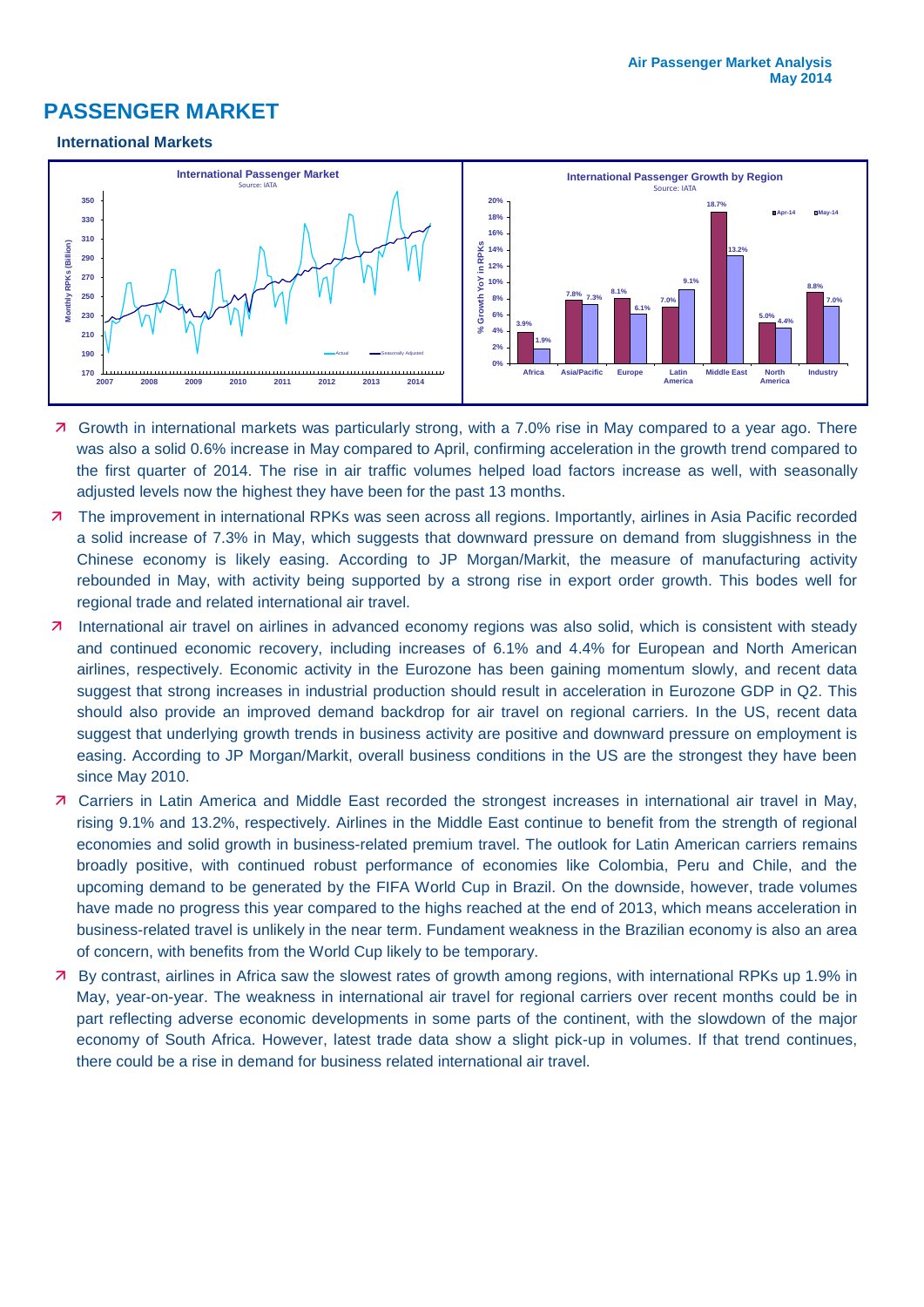#### **Air Passenger Market Analysis May 2014**



#### **Domestic Market**



- Domestic air travel rose 4.6% in May year-on-year, with significant variation in performance continuing across markets. Growth in two of the BRIC nations –China and Russia – was near or above double digits in May, up 9.4% and 13.2%, respectively, with economic growth significant enough in both countries to sustain strong expansion in domestic air travel.
- In India, by contrast, growth was a much slower 4.1% in May. Although there is positive sentiment toward the incoming government, inflation is high and inflation growth has slowed. As a result, consumer confidence and demand remains constrained.
- Growth in the Brazilian air travel market slowed in May, rising 4.9% compared to a year ago. Previous months showed growth in the range of twice the pace of May, potentially reflecting FIFA World Cup-related activity.
- In the US, domestic air travel rose 2.6% in May year-on-year. Indicators continue to show steady increases in consumer confidence as well as rising employment activity. However, with wage rate growth remaining subdued, the benefits for air travel demand could be limited for the time being.
- Growth in Japan's domestic air travel market was 3.7% in May compared to a year ago, slower than the strong trend seen so far this year (5.6%). The introduction of a sales tax increase could erode some of the previous progress made by the government to boost growth and domestic demand. Latest results of JP Morgan/ Markit business survey, however, indicate a small rebound in domestic demand since the introduction of the tax. If this trend continues, growth in domestic air travel could be sustained.
- Air travel growth in Australia was up just 5.2% in May year-on-year. The outlook for domestic demand is mixed; there have been recent improvements in the unemployment rate and business sentiment, but the announcement of the latest budget placed downward pressure on consumer confidence.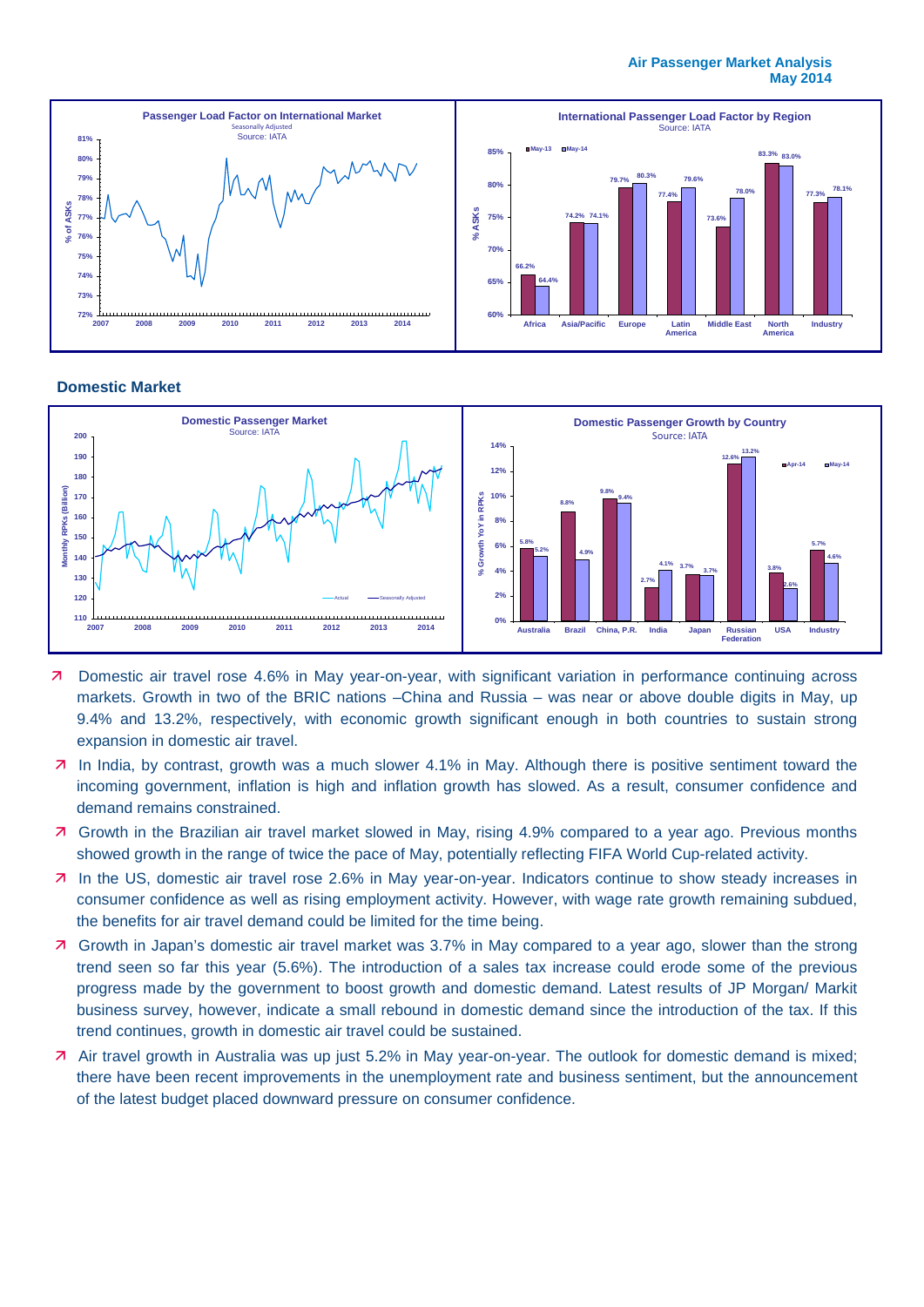#### **Air Passenger Market Analysis May 2014**



## **Total Market (Domestic + International)**

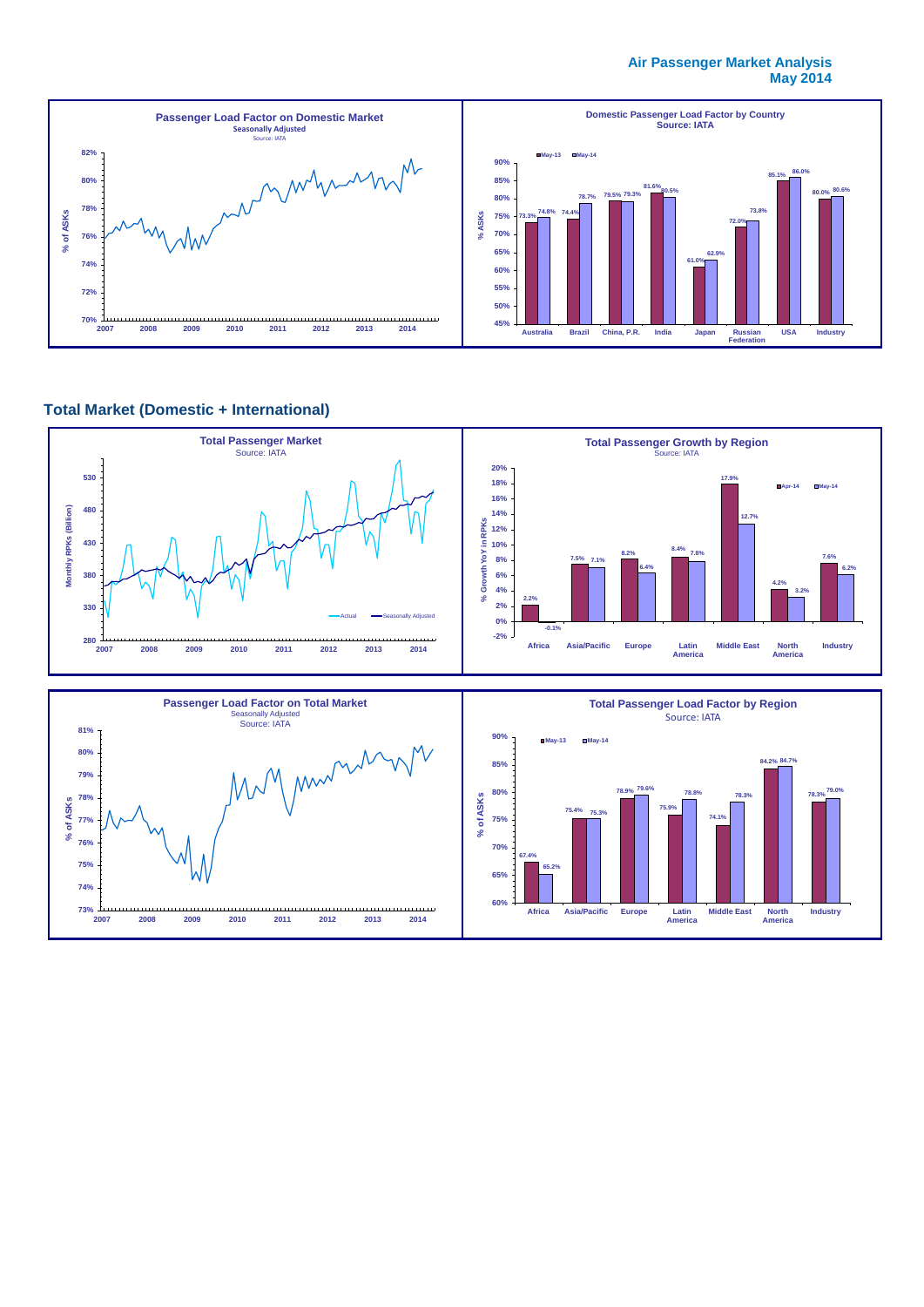# **ANNEX**

| <b>Year on Year</b><br><b>Comparison</b> | May 2014 vs May 2013 |            | <b>YTD 2014 vs. YTD 2013</b> |            |            |            |
|------------------------------------------|----------------------|------------|------------------------------|------------|------------|------------|
|                                          | <b>RPK</b>           | <b>ASK</b> | <b>PLF</b>                   | <b>RPK</b> | <b>ASK</b> | <b>PLF</b> |
| <b>Africa</b>                            | 1.9%                 | 4.7%       | 64.4%                        | 1.2%       | 5.2%       | 65.6%      |
| <b>Asia/Pacific</b>                      | 7.3%                 | 7.5%       | 74.1%                        | 6.0%       | 7.2%       | 76.2%      |
| <b>Europe</b>                            | 6.1%                 | 5.3%       | 80.3%                        | 5.8%       | 5.5%       | 79.3%      |
| <b>Latin America</b>                     | 9.1%                 | 6.0%       | 79.6%                        | 5.7%       | 3.4%       | 79.3%      |
| <b>Middle East</b>                       | 13.2%                | 6.9%       | 78.0%                        | 14.5%      | 11.7%      | 79.5%      |
| <b>North America</b>                     | 4.4%                 | 4.8%       | 83.0%                        | 3.4%       | 3.9%       | 80.2%      |
| <b>International</b>                     | 7.0%                 | 6.0%       | 78.1%                        | 6.5%       | 6.5%       | 78.1%      |
| <b>Australia</b>                         | 5.2%                 | 3.2%       | 74.8%                        | 4.5%       | 3.6%       | 75.7%      |
| <b>Brazil</b>                            | 4.9%                 | $-0.9%$    | 78.7%                        | 8.8%       | 1.6%       | 79.6%      |
| China P.R.                               | 9.4%                 | 9.8%       | 79.3%                        | 11.6%      | 11.5%      | 80.8%      |
| <b>India</b>                             | 4.1%                 | 5.5%       | 80.5%                        | 1.6%       | 7.0%       | 74.0%      |
| Japan                                    | 3.7%                 | 0.6%       | 62.9%                        | 5.6%       | 3.0%       | 63.7%      |
| <b>Russian Federation</b>                | 13.2%                | 10.5%      | 73.8%                        | 13.6%      | 13.4%      | 70.3%      |
| US                                       | 2.6%                 | 1.5%       | 86.0%                        | 2.2%       | 0.6%       | 84.3%      |
| <b>Domestic</b>                          | 4.6%                 | 3.8%       | 80.6%                        | 5.6%       | 4.5%       | 80.0%      |
| <b>Africa</b>                            | $-0.1%$              | 3.3%       | 65.2%                        | 0.0%       | 4.0%       | 66.6%      |
| <b>Asia/Pacific</b>                      | 7.1%                 | 7.2%       | 75.3%                        | 7.2%       | 7.8%       | 76.8%      |
| <b>Europe</b>                            | 6.4%                 | 5.5%       | 79.6%                        | 6.2%       | 5.8%       | 78.4%      |
| <b>Latin America</b>                     | 7.8%                 | 4.0%       | 78.8%                        | 7.4%       | 3.5%       | 79.1%      |
| <b>Middle East</b>                       | 12.7%                | 6.6%       | 78.3%                        | 14.0%      | 11.3%      | 79.8%      |
| <b>North America</b>                     | 3.2%                 | 2.6%       | 84.7%                        | 2.6%       | 1.8%       | 82.7%      |
| <b>Total Market</b>                      | 6.2%                 | 5.2%       | 79.0%                        | 6.2%       | 5.8%       | 78.8%      |

*RPK: Revenue-Passenger-Kilometers; ASK: Available-Seat-Kilometers; PLF: Passenger-Load-Factor; All Figures are expressed in % change Year on Year except PLFwhich are the load factors for the specific month.*